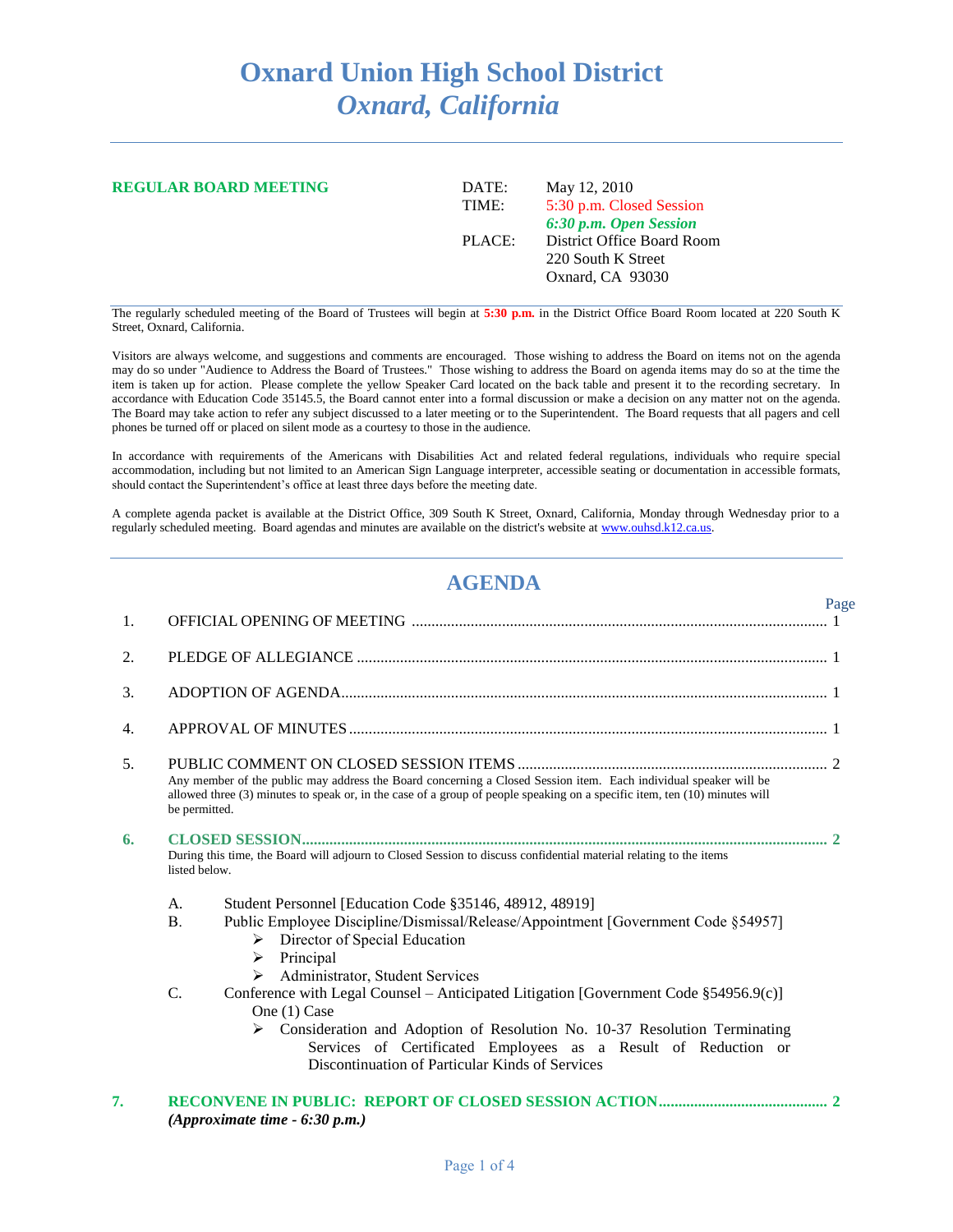|     | May 12, 2010 | <b>Board Meeting Agenda</b>                                                                                                                                                                                                                                                                                                                                                                                                                                                                                                                                             |      |
|-----|--------------|-------------------------------------------------------------------------------------------------------------------------------------------------------------------------------------------------------------------------------------------------------------------------------------------------------------------------------------------------------------------------------------------------------------------------------------------------------------------------------------------------------------------------------------------------------------------------|------|
|     |              |                                                                                                                                                                                                                                                                                                                                                                                                                                                                                                                                                                         | Page |
| 8.  |              |                                                                                                                                                                                                                                                                                                                                                                                                                                                                                                                                                                         |      |
|     |              | Hueneme High School Parents to Address the Board of Trustees                                                                                                                                                                                                                                                                                                                                                                                                                                                                                                            |      |
|     |              | Those persons wishing to address the Board may do so at this time by completing a yellow Speaker Card, located on<br>the back table, and presenting it to the recording secretary. Please address your comments to the Board President.<br>Individual presentations are limited to three (3) minutes each, or in the case of a group of people speaking on a<br>specific item, ten (10) minutes will be permitted. Please refer to the complete text of Oxnard Union High School<br>District Board Policy 910: Procedures for Communicating with the Board of Trustees. |      |
| 9.  |              | <b>SUPERINTENDENT'S REPORTS</b>                                                                                                                                                                                                                                                                                                                                                                                                                                                                                                                                         |      |
|     | A.           | Board Recognition: Knowledge Bowl Winner - Rio Mesa High School                                                                                                                                                                                                                                                                                                                                                                                                                                                                                                         |      |
|     |              | Presented by: Ms. Martha Mutz, Assistant Superintendent-Educational Services2                                                                                                                                                                                                                                                                                                                                                                                                                                                                                           |      |
|     | В.           | Board Recognition: Music Festival Winner - TBA                                                                                                                                                                                                                                                                                                                                                                                                                                                                                                                          |      |
|     |              | Presented by: Ms. Phyllis Throckmorton, Director of Career and Technical                                                                                                                                                                                                                                                                                                                                                                                                                                                                                                |      |
|     |              |                                                                                                                                                                                                                                                                                                                                                                                                                                                                                                                                                                         |      |
|     | C.           |                                                                                                                                                                                                                                                                                                                                                                                                                                                                                                                                                                         |      |
|     |              | Presented by: Mr. Puneet Sharma, Director of Information Technology and                                                                                                                                                                                                                                                                                                                                                                                                                                                                                                 |      |
|     |              | Mrs. Martha Mutz, Assistant Superintendent-Educational Services                                                                                                                                                                                                                                                                                                                                                                                                                                                                                                         |      |
|     | D.           |                                                                                                                                                                                                                                                                                                                                                                                                                                                                                                                                                                         |      |
|     |              | Presented by: Mr. Randy Winton, Assistant Superintendent-Business Services and                                                                                                                                                                                                                                                                                                                                                                                                                                                                                          |      |
|     |              | Mr. Stephen McFarland, Director of Maintenance and Operations                                                                                                                                                                                                                                                                                                                                                                                                                                                                                                           |      |
|     | Ε.           |                                                                                                                                                                                                                                                                                                                                                                                                                                                                                                                                                                         |      |
|     |              | Presented by: Student Representative to the Board of Trustees, Bryant Jones                                                                                                                                                                                                                                                                                                                                                                                                                                                                                             |      |
| 10. |              | <b>CONSENT CALENDAR</b>                                                                                                                                                                                                                                                                                                                                                                                                                                                                                                                                                 |      |
|     | A.           |                                                                                                                                                                                                                                                                                                                                                                                                                                                                                                                                                                         |      |
|     | <b>B.</b>    | Consideration of Approval of Student Expulsion by Voluntary Agreement of the School                                                                                                                                                                                                                                                                                                                                                                                                                                                                                     |      |
|     |              | Principal, the Student, and the Students' Parent/Guardian, as per Board Policy 5144,                                                                                                                                                                                                                                                                                                                                                                                                                                                                                    |      |
|     | C.           | Consideration of Approval of Student Expulsion by Recommendation of the                                                                                                                                                                                                                                                                                                                                                                                                                                                                                                 |      |
|     |              |                                                                                                                                                                                                                                                                                                                                                                                                                                                                                                                                                                         |      |
|     | D.           | Consideration of Approval of Non-Public School Placement for Student Case Number                                                                                                                                                                                                                                                                                                                                                                                                                                                                                        |      |
|     |              | Twenty-four through Twenty-five, 09-10, According to the Recommendation of the                                                                                                                                                                                                                                                                                                                                                                                                                                                                                          |      |
|     |              |                                                                                                                                                                                                                                                                                                                                                                                                                                                                                                                                                                         |      |
|     | Е.           | Consideration of Approval of Waiver of California High School Exit Exam (CAHSEE)                                                                                                                                                                                                                                                                                                                                                                                                                                                                                        |      |
|     |              | Requirements for Special Education Students                                                                                                                                                                                                                                                                                                                                                                                                                                                                                                                             |      |
|     | F.           | Consideration of Approval Carl Perkins Vocational and Applied Technology Education                                                                                                                                                                                                                                                                                                                                                                                                                                                                                      |      |
|     |              |                                                                                                                                                                                                                                                                                                                                                                                                                                                                                                                                                                         |      |
|     | G.           | Consideration of Approval of Revision of Board Policy 6159.1: Procedural Safeguards                                                                                                                                                                                                                                                                                                                                                                                                                                                                                     |      |
|     |              |                                                                                                                                                                                                                                                                                                                                                                                                                                                                                                                                                                         |      |
|     | H.           | Consideration of Approval of Revision of Board Policy 6164.4: Student Identification<br>and Education Under 504                                                                                                                                                                                                                                                                                                                                                                                                                                                         |      |
|     | I.           | Consideration of Approval of Revision of Board Policy 6146.1: General Graduation                                                                                                                                                                                                                                                                                                                                                                                                                                                                                        |      |
|     |              |                                                                                                                                                                                                                                                                                                                                                                                                                                                                                                                                                                         |      |
|     | J.           | Consideration of Approval of Contract with Technology Consultant Mike Vollmert                                                                                                                                                                                                                                                                                                                                                                                                                                                                                          |      |
|     |              |                                                                                                                                                                                                                                                                                                                                                                                                                                                                                                                                                                         |      |
|     | Κ.           | Consideration of Approval of Reclassification of Former Director of Maintenance and                                                                                                                                                                                                                                                                                                                                                                                                                                                                                     |      |
|     |              |                                                                                                                                                                                                                                                                                                                                                                                                                                                                                                                                                                         |      |
|     | L.           |                                                                                                                                                                                                                                                                                                                                                                                                                                                                                                                                                                         |      |
|     | M.           | Consideration of Approval of Oxnard Adult School Martin V. Smith Foundation Grant                                                                                                                                                                                                                                                                                                                                                                                                                                                                                       |      |
|     |              |                                                                                                                                                                                                                                                                                                                                                                                                                                                                                                                                                                         |      |
|     | N.           | Consideration of Approval of Revision to Board Policy 3100: Budget, First Reading5                                                                                                                                                                                                                                                                                                                                                                                                                                                                                      |      |
|     | O.           | Consideration of Approval of Revision of Board Policy 3110: Transfer of Funds, First                                                                                                                                                                                                                                                                                                                                                                                                                                                                                    |      |
|     |              |                                                                                                                                                                                                                                                                                                                                                                                                                                                                                                                                                                         |      |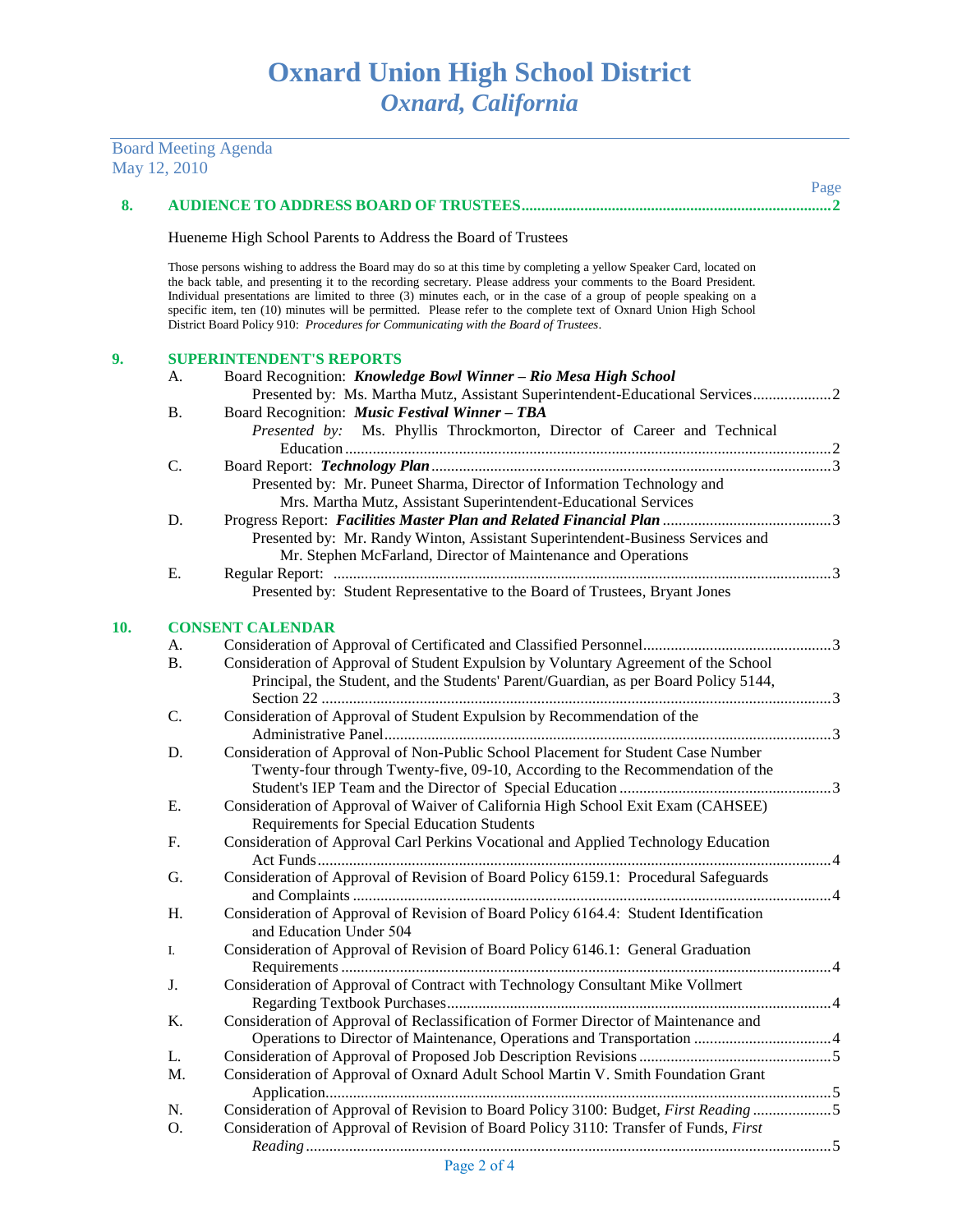## Board Meeting Agenda May 12, 2010

| Р.  | <b>CONSENT CALENDAR - Continued:</b><br>Consideration of Approval of Revision of Board Policy 3430: Investing, First Reading5 |
|-----|-------------------------------------------------------------------------------------------------------------------------------|
| Q.  | Consideration of Approval of Revision of Board Policy 3452: Student Body Funds, First                                         |
| R.  | Consideration of Approval of Revision of Board Policy 3460: Financial Reports and                                             |
|     |                                                                                                                               |
| S.  | Consideration of Adoption of Resolution 10-30, Resolution to Apply for the Low                                                |
|     |                                                                                                                               |
| T.  | Consideration of Approval of Notice of Completion of the Roofing Repair Project at                                            |
|     |                                                                                                                               |
| U.  | Consideration of Approval to Purchase Greenhouse for ACHS Agriculture Department                                              |
|     |                                                                                                                               |
| V.  | Consideration of Approval to Purchase Swine Pens for ACHS Agriculture Department                                              |
|     |                                                                                                                               |
| W.  |                                                                                                                               |
| Χ.  | Consideration of Approval of the Proposal from Hughes General Engineering for the Quad                                        |
|     |                                                                                                                               |
| Y.  | Consideration of Adoption of Resolutions for Fiscal Year 2010-2011: No. 10-31,                                                |
|     | Temporary Loans Between District Funds; No. 10-32, Appropriation Transfers; No.                                               |
|     | 10-33, Transfers to and From the Deferred Maintenance Fund; No. 10-34,                                                        |
|     | Authorization for Budget Transfers; No. 10-35, To Authorize the District to Borrow                                            |
|     |                                                                                                                               |
| Z.  | Consideration of Adoption of Resolution No. 10-39, Establishing a State School                                                |
|     |                                                                                                                               |
| AA. | Consideration of Approval of Purchase Orders and Direct Pays, April 15 – May 12, 20107                                        |
| BB. |                                                                                                                               |
| CC. | Consideration of Approval to Dispose of Surplus Property, April 15 – May 12, 2010                                             |
|     | <b>ACTION ITEMS</b>                                                                                                           |
| A.  | Consideration of Nomination of Senator and/or Assembly Member for CSBA's 2010                                                 |
|     |                                                                                                                               |
| Β.  | Consideration of Revision of Consultant Agreement between Oxnard Union High School                                            |
|     |                                                                                                                               |
| C.  |                                                                                                                               |
| D.  |                                                                                                                               |
| Ε.  |                                                                                                                               |
|     | English 3: WCP—Writing College Preparatory                                                                                    |
|     | English 4: Expository Reading and Writing                                                                                     |
|     | Presented by: Franky Ramirez, Resource Teacher English/Social Science                                                         |
|     |                                                                                                                               |
|     | <b>Writing for Publication</b>                                                                                                |
|     | Presented by: Mark Storer, English Teacher                                                                                    |
| F.  |                                                                                                                               |
|     | CTE--Therapeutic Services--Pharmacy Technician                                                                                |
|     | Presented by: Judy Perkins, Principal                                                                                         |
| G.  | Consideration and Adoption of Resolution No. 10-37 Resolution to Reduce Particular                                            |
|     |                                                                                                                               |
| Н.  | Consideration of Adoption of Resolution No. 10-38 Resolution Eliminating Positions and                                        |
|     | Ordering Layoffs in the Classified Service Due to Lack of Funds and Lack of Work  9                                           |
|     |                                                                                                                               |

- B. Reports and Communications<br>C. Interests and Concerns
- Interests and Concerns